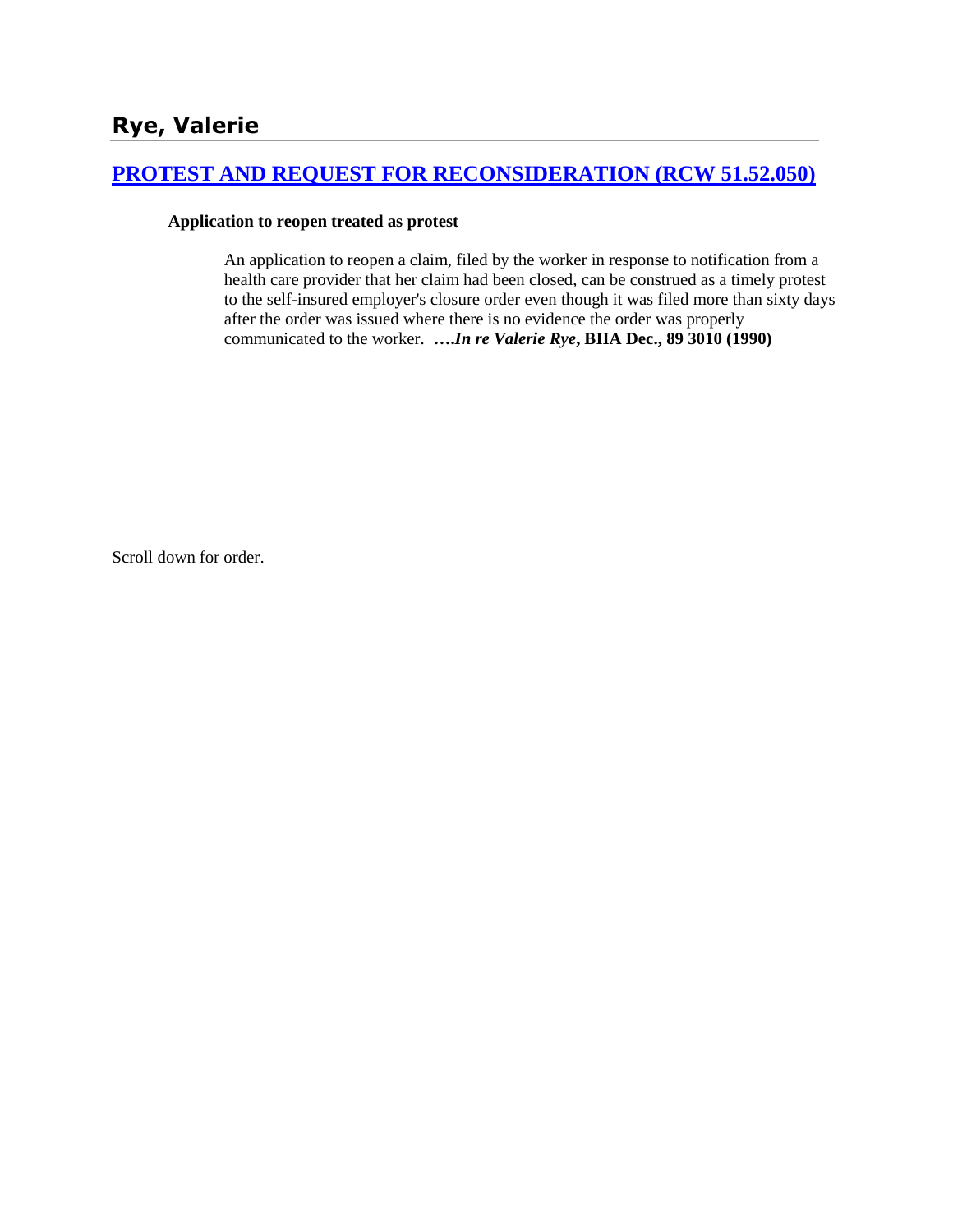### **BEFORE THE BOARD OF INDUSTRIAL INSURANCE APPEALS STATE OF WASHINGTON**

**IN RE: VALERIE A. RYE ) DOCKET NO. 89 3010**

**CLAIM NO. T-025754 ) DECISION AND ORDER**

APPEARANCES:

Claimant, Valerie A. Rye, Pro Se; and by John Rye; and by Bovy, Wampold & Munro, per Allan W. Munro

Self-insured Employer, ESD # 121 Workers' Compensation Trust, by Hall & Keehn, per Gary D. Keehn and Linda Bauer and Elsie Roberts, Legal Assistants

**)**

This is an appeal filed by the claimant, Valerie A. Rye on June 19, 1989 from an order of the Department of Labor and Industries dated May 24, 1989 which denied the claimant's application to reopen her claim on account of aggravation and denied responsibility for an unrelated medical condition diagnosed as subscapular bursitis of the right shoulder. Department order vacated; **CLAIM REMANDED TO DEPARTMENT.**

## **DECISION**

Pursuant to RCW 51.52.104 and RCW 51.52.106, this matter is before the Board for review and decision on a timely Petition for Review filed by the self-insured employer to a Proposed Decision and Order issued on December 29, 1989 in which the appeal of the claimant was dismissed without prejudice to her right to file an appeal from the self-insured employer's order of December 12, 1988.

The Board has reviewed the evidentiary rulings in the record of proceedings and finds that no prejudicial error was committed and said rulings are hereby affirmed.

Our industrial appeals judge determined that the self-insured employer's order dated December 12, 1988 was not received by Ms. Rye. We agree, based upon her testimony and particularly upon Exhibit Nos. 2, 3, and 4. We have granted review because our industrial appeals judge went on to determine that the May 24, 1989 Department order was void, and dismissed the claimant's appeal without prejudice to the claimant's right to file an appeal from the self-insured employer's order of December 12, 1988. This determination was erroneous in several respects.

First, a self-insured employer order cannot be appealed directly to the Board; it can only be protested to the Department. RCW 51.32.055(7)(a)(c). Second, there is a real question as to whether a self-insured employer order can become "final" in the same sense as a Department order. We discussed this question with respect to the 1981 version of RCW 51.32.055 in In re Grace Kiser, Dckt.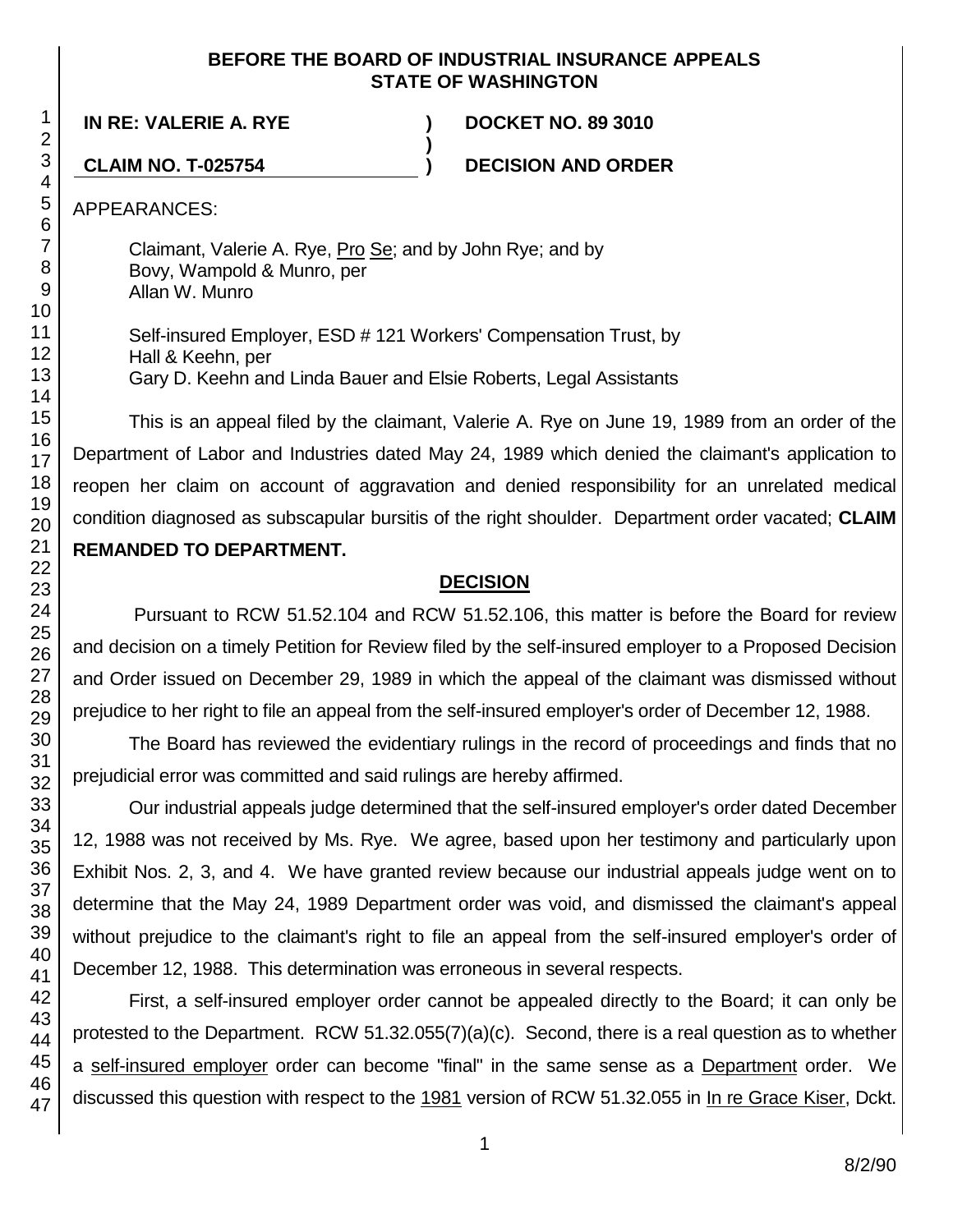Nos. 88 0710 & 88 2049 (March 8, 1990). While the self-insured employer order in the present case was entered pursuant to the 1986 version of the statute (as further amended in 1988), essentially the same reasoning applies here as in Kiser.

The notification language required by the statute reads as follows:

This order constitutes notification that your claim is being closed with medical benefits and temporary disability compensation only as provided, and with the condition you have returned to work with the self-insured employer. If for any reason you disagree with the conditions or duration of your return to work or the medical benefits or the temporary disability compensation that has been provided, you may protest in writing to the department of labor and industries, self- insurance section, within sixty days of the date you received this order.

The statute goes on to state that:

In the event the department receives such a protest the self- insurer's closure order shall be held in abeyance. The department shall review the claim closure action and enter a determinative order as provided for in RCW 51.52.050.

The notification language appearing on the December 12, 1988 self- insured employer order is consistent with this statutory language. See, Exhibit No. 5. However, the language heading the December 12, 1988 self- insured employer order is significantly different from that required for Department orders. RCW 51.52.050 requires that final orders issued by the Department must advise the parties that the "order, decision or award shall become final within sixty days from the date the order is communicated to the parties unless a written request for reconsideration is filed with the department of labor and industries, Olympia, or an appeal is filed with the board of industrial insurance appeals, Olympia." (Emphasis added)

In our opinion, advising a worker that he or she "may" file a written protest with the Department does not have the same effect as advising the worker that the order "shall become final" unless such a protest or an appeal is filed. Fundamental fairness requires that before an order be given res judicata effect, a worker must be clearly advised that the order will become final unless a written protest or notice of appeal is filed. See King v. Dep't of Labor & Indus., 12 Wn.App. 1, 528 P.2d 271 (1974). Pursuant to the explicit terms of RCW51.32.055(7)(c), the order issued by the self-insured employer on December 12, 1988 could not and did not so advise Ms. Rye. Therefore, regardless of whether the order was received by Ms. Rye, it would appear that it did not become a final res judicata determination.

1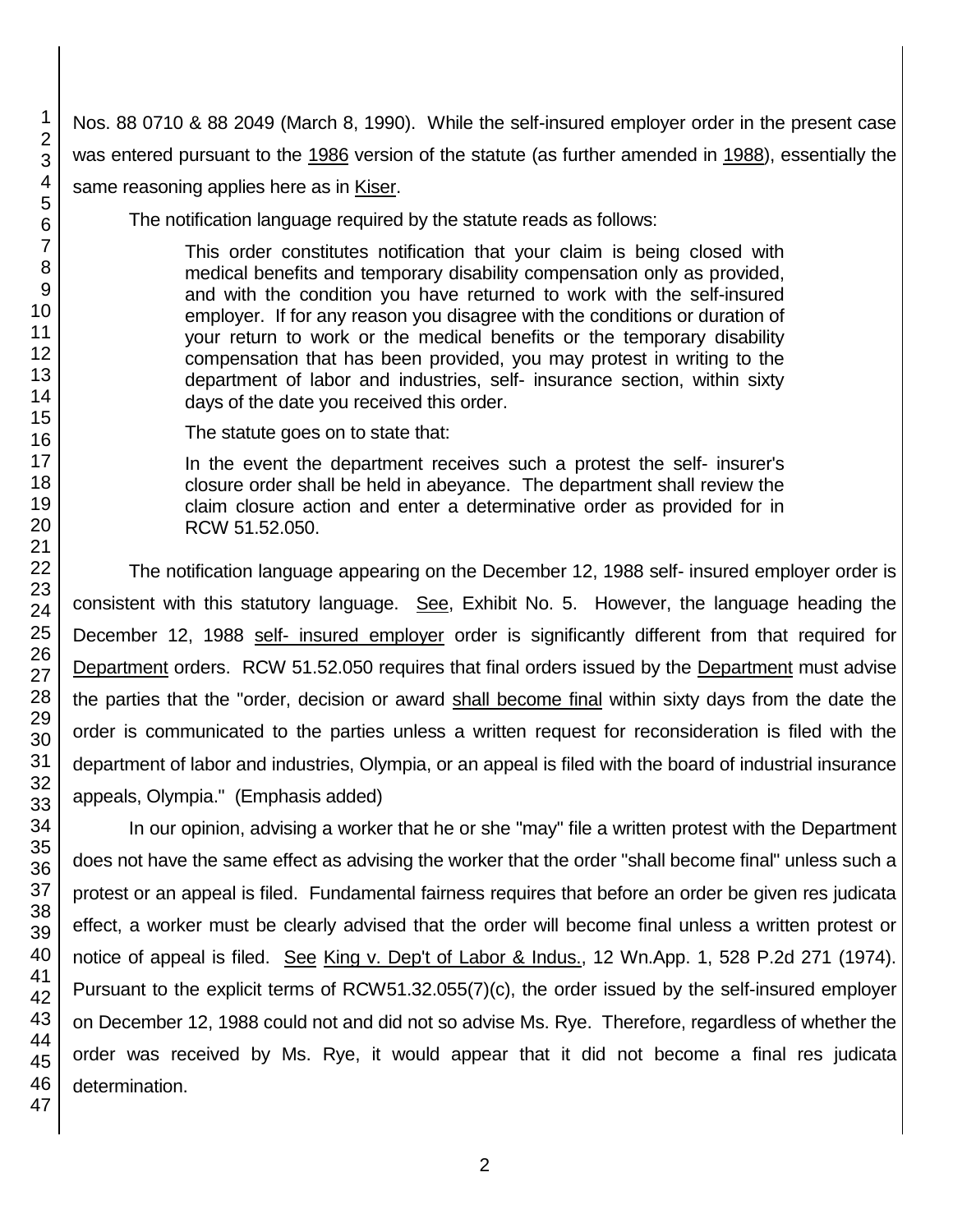1 2 3

We also wonder if the self-insured employer order was appropriately entered, since it appears that Ms. Rye may not have "returned to work with the self-insured employer of record" as required by RCW 5.32.055(7)(a), but was, instead, attending college at the time the order was issued. In addition, under the terms of RCW 51.32.055(7)(a), it is arguable that the self-insured employer may not have been authorized to enter the December 12, 1988 order, since the Department had already acted to enter a prior allowance order on April 5, 1988. The self-insured employer may only enter an order pursuant to RCW 51.32.055(7)(a) "if the claim is one with respect to which the department has not intervened under subsection (6) of this section ...."

Be that as it may, we do not believe Ms. Rye actually received the self-insured employer order of December 12, 1988, and the question of aggravation of condition after that date was not appropriately before the Department when the May 24, 1989 Department order was issued. It is clear from Exhibit Nos. 2, 3, and 4 that the first knowledge Ms. Rye had which indicated the claim might have been closed, was when she received a letter dated March 23, 1989 from Medi-Rent, a medical equipment supplier (Exhibit No. 2), notifying her that their billing had not been paid by ESD # 121, and therefore they were billing Ms. Rye "privately for all denied charges." This letter also noted that the reason given for denial of the charges was "Claim Closed 12-12-88." Ms. Rye promptly responded to this notification by sending a letter dated April 4, 1989 to the self-insured employer, "Attn: Peg Sturdevant, Claim Specialist." (Exhibit No. 3). In this letter Ms. Rye stated:

> I received notification from Medi-Rent (see enclosure) that they had not received payment and that my claim was closed. My last written communication from you last summer asked if I was still under treatment. My reply to you was yes I was still under treatment but in the process of having to transfer from one physician to another. I have had NO OTHER written or oral communication from ESD, hence the closure notification from Medi Rent was disturbing.

As I informed last summer, I am temporarily located in Ellensburg, Wa., and am under the care of Dan L. Hiersche, M.D., as well as Kittitas Valley Community Hospital Physical Therapy Dept. and would appreciate your completing whatever is necessary to rectify the "closed" status of this Claim.

Please feel free to contact me or Dr. Hiersche should you have any questions.

45 46 47 Peg Sturdevant responded to Ms. Rye's letter by a handwritten note thereon dated April 13, 1989, stating: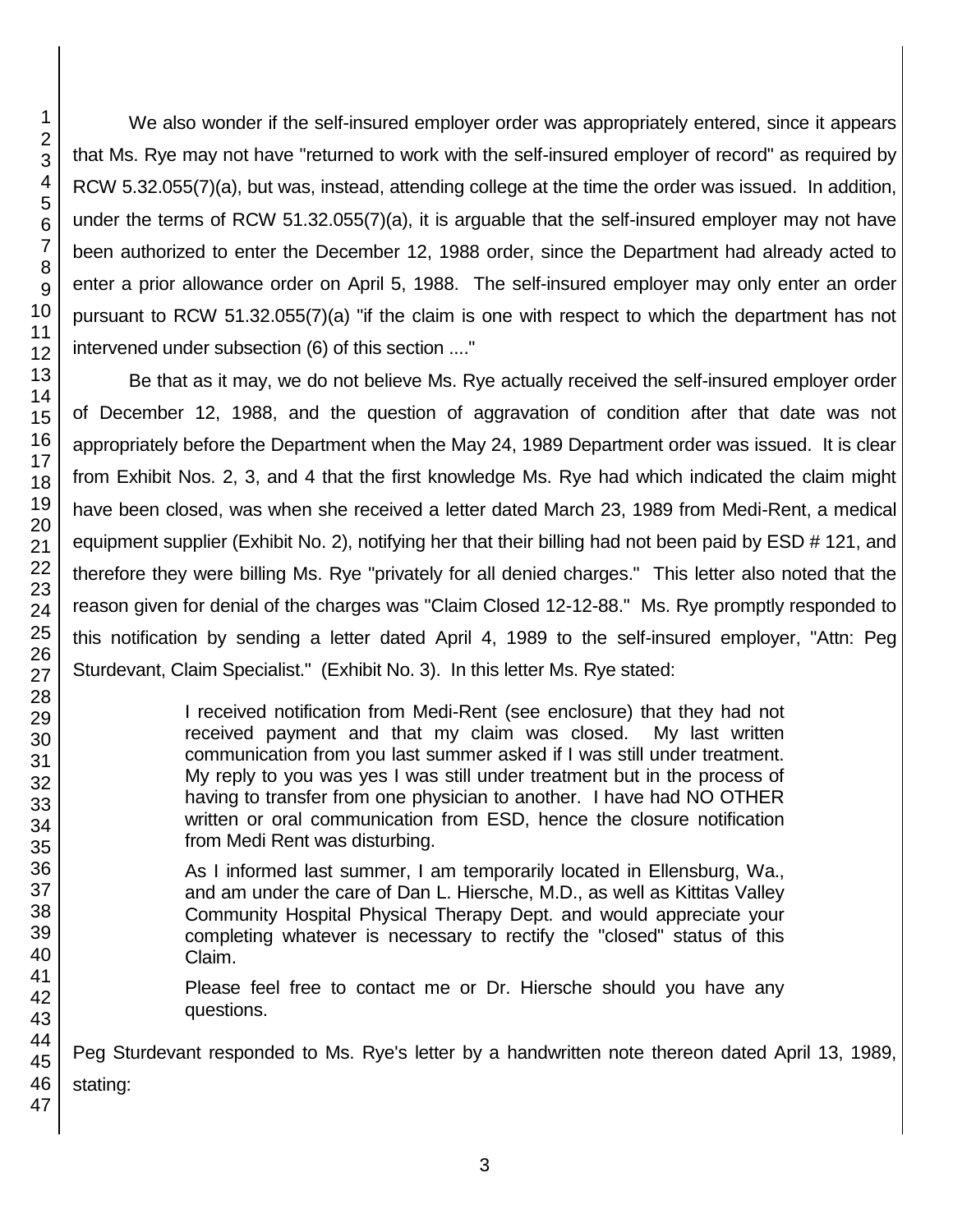Valerie, please have your doctor fill out a "reopening application" and send to our office and I will forward it to the dept. Thank you.

Peg

Ms. Rye promptly responded to this instruction by submitting a reopening application, completed by herself and Dr. Hiersche, which the Department received on April 20, 1989. Clearly, Ms. Rye believed that this was the proper action to take to "rectify" the assumed closed status of her claim.

We hold that the application to reopen, considered in light of the above-summarized correspondence leading up to its submission, effectively constituted Ms. Rye's protest to the self-insured employer's order of December 12, 1988. It was timely pursuant to RCW 51.32.055(7)(c), since she did not have knowledge of the existence of the order until at least March 23, 1989. The Department is therefore obligated by the terms of that statutory section to "review the claim closure action and enter a determinative order as provided for in RCW 51.52.050."

Finding of Fact No. 1 and Conclusion of Law No. 1 of the Proposed Decision and Order are hereby adopted by the Board and incorporated herein by this reference. In addition, the following findings and conclusions are entered:

### **FINDINGS OF FACT**

2. The December 12, 1988 self-insured employer order closing the claim was never received by Valerie Rye. The first knowledge she had that such an order had been entered was by way of a letter from a medical equipment supplier dated March 23, 1989, billing her privately for some medical charges which the self-insured employer had denied because "Claim Closed 12-12-88". On April 4, 1989, Ms. Rye wrote the self-insured employer, asking for whatever action was necessary to rectify the apparent "closed" claim status. On April 13, 1989, the employer's claims specialist advised Ms. Rye in writing to have her doctor fill out a "reopening application" to be forwarded to the Department. Such completed reopening application was received by the Department on April 20, 1989, which was 28 days, at most, following her first knowledge of the existence of the closing order.

# **CONCLUSIONS OF LAW**

2. The question of whether claimant's condition had become aggravated since December 12, 1988 was not properly before the Department when it issued the order of May 24, 1989. Instead, the claimant's application to reopen, received by the Department on April 20, 1989, when considered in light of the preceding correspondence as outlined in Finding No. 2, constituted a timely protest to the self-insured employer order of December 12, 1988 and, pursuant to RCW 51.32.055(7)(c), the